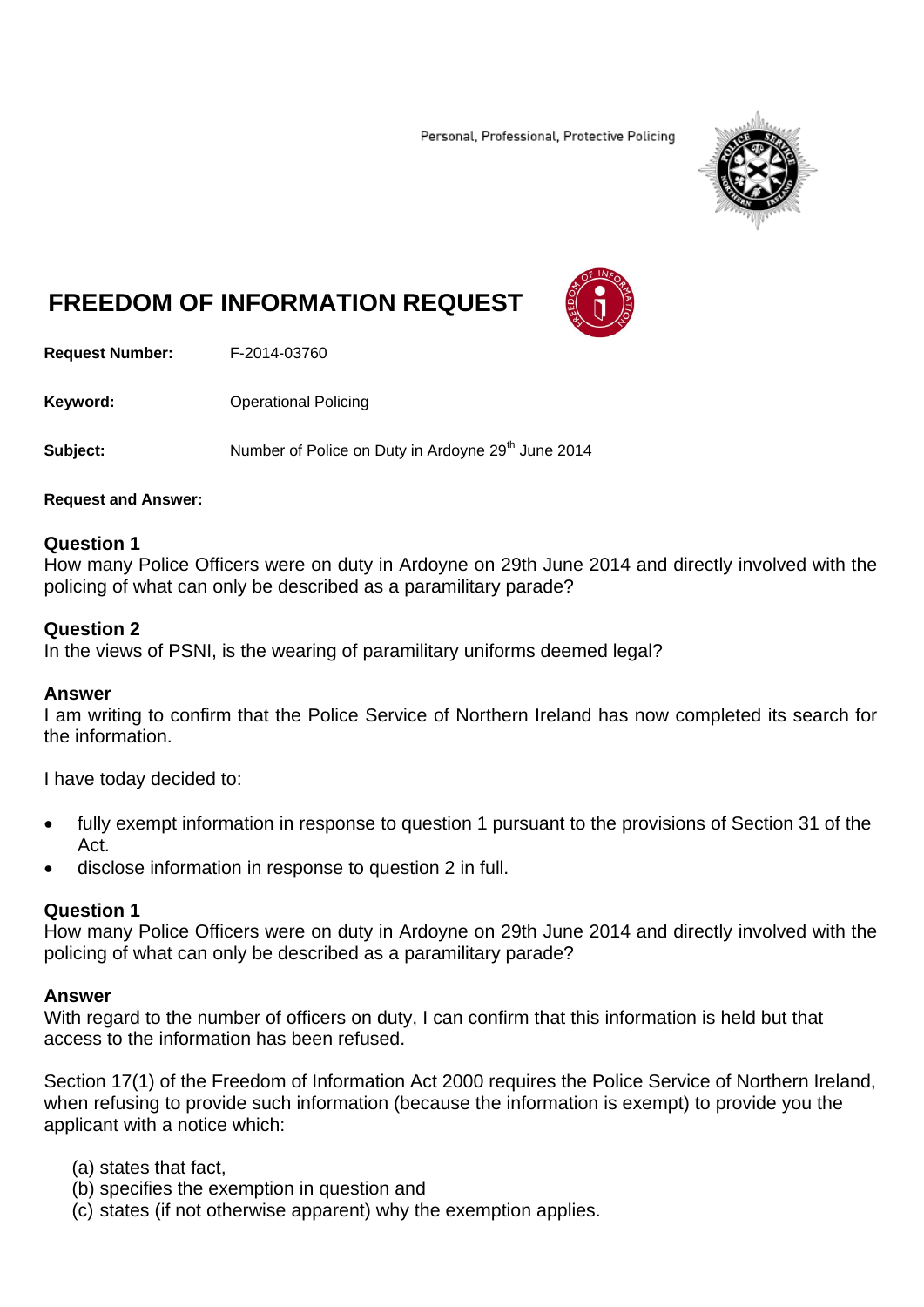The exemption, as well as the factors the Department considered when deciding where the public interest lies, are listed below:

Section 31 (1)(a) – Law Enforcement

Section 31 is a qualified and prejudice based exemption and therefore the Harm in disclosure must be evidenced and a Public Interest Test must be carried out.

## **Harm Test**

## Section 31

The disclosure of this information may allow criminals to plan how best to engage or occupy existing police resources within that area in an effort to maximise their chances of committing serious crime. As a Service we have considerable experience of this where organised criminal groups create diversionary calls to divert police resources (e.g. hoax call or deliberately activating intruder alarms) or deliberately create disturbances or commit minor crime e.g. (road traffic offences) with the same aim. While it could also be argued that such criminal activity takes place without the number of officers on duty being known, it is reasonable to assume that confirmation of the number of officers involved would assist such activity by allowing more accurate judgements to be made by criminals.

## **Public Interest Test**

## Factors favouring disclosure S31

The information concerns efficient and effective use of resources by the Service and the proper allocation of resources is a matter that the Service should hold up to public scrutiny. Disclosure of the information would inform the public debate on the issue of policing and contribute to the accuracy of that debate while illustrating to the public how funds are being spent.

## Factors favouring non-disclosure S31

The current or future law enforcement role of the Service may be compromised by the release of the requested information. A clear link exists between knowledge available to criminals and the way they operate, with the resultant impact to the Service. An example of this is that we know that criminals have previously struck (e.g. ATM's and warehouses) at times when they believe officers to be on meal breaks or when there are likely to be fewer police (e.g. early hours of morning).

The release of information concerning Police Resources at any time, taken on its own or together with other information, either already available or subject of further requests, could place Police Officers at risk of harm by attack.

## Balancing Test

Public awareness and debate are strong arguments, in the spirit of the legislation favouring release of this information. This however is weighed against the need to ensure the efficient and effective conduct of the Police Service in relation to the prevention and detection of crime and the Public Safety considerations involved in the delivery of operational policing which clearly favour nondisclosure.

In balance I would contend that the public interest in disclosing the information is outweighed by that in maintaining the exemptions listed, as it is doubtful if it can ever be in the public interest to disclose information which would prejudice the prevention or detection of crime, or which would jeopardise the delivery of operational policing and the safety of both police officers and the community the PSNI serves.

## **Question 2**

In the views of PSNI, is the wearing of paramilitary uniforms deemed legal?

## **Answer**

PSNI's approach to issues concerning paramilitary organisations is determined by relevant legislation, in particular the Terrorism Act 2000. Section 13 of that Act creates an offence related to the wearing, etc., of items *"in such a way or in such circumstances as to arouse reasonable*